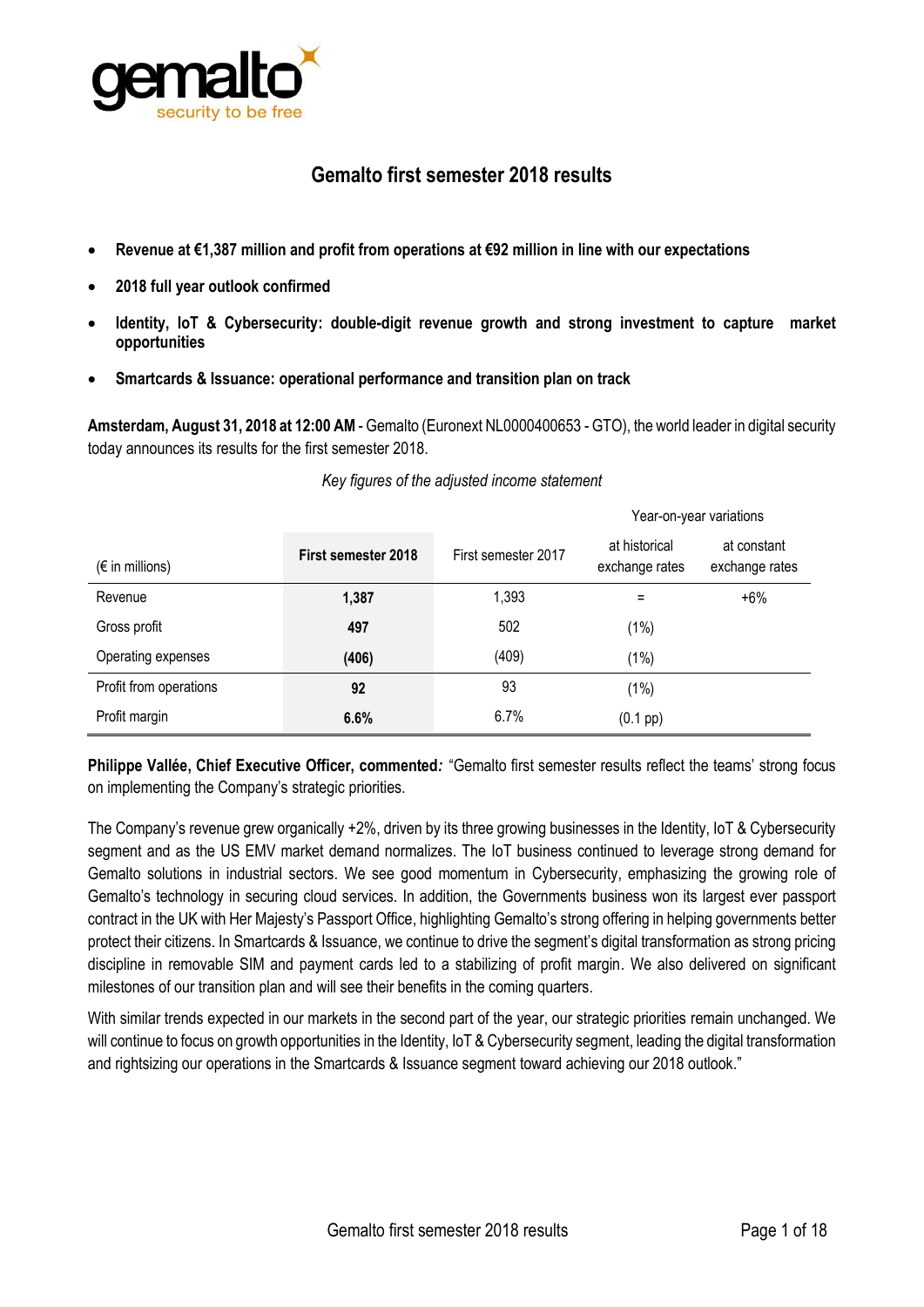

#### **Basis of preparation of financial information**

#### **Segment information**

The Identity, IoT & Cybersecurity segment comprises businesses associated with homeland security for governments ("Governments"), IoT connectivity for industrial applications ("IoT") and cybersecurity for enterprises ("Cybersecurity").

The Smartcards & Issuance segment comprises businesses mainly associated with removable SIM cards ("SIM"), payment cards ("Payment") and their issuance services. The segment includes as well businesses associated to the digital transformation of smart cards ("Digital") such as digital payment, digital banking, remote subscription management, embedded SIM/MIM and embedded secure elements. Patents business is also included in this segment.

#### **Historical exchange rates and constant currency figures**

The Company sells its products and services in a very large number of countries and is commonly remunerated in other currencies than the Euro. Fluctuations in these other currencies exchange rates against the Euro have in particular a translation impact on the reported Euro value of the Company revenues. Comparisons at constant exchange rates aim at eliminating the effect of currencies translation movements on the analysis of the Group revenue by translating prior-year revenues at the same average exchange rate as applied in the current year. Revenue variations are at constant exchange rates and include the impact of currencies variation hedging program, except where otherwise noted. All other figures in this press release are at historical exchange rates, except where otherwise noted.

#### **Adjusted income statement and profit from operations (PFO) non-GAAP measure**

The consolidated financial statements are prepared in accordance with the International Financial Reporting Standards (IFRS) and with section 2:362(9) of the Netherlands Civil Code.

To better assess its past and future performance, the Company also prepares an adjusted income statement where the key metric used to evaluate the business and make operating decisions over the period 2010 to 2018 is the profit from operations (PFO).

PFO is a non-GAAP measure defined as IFRS operating profit adjusted for (i) the amortization and impairment of intangibles resulting from acquisitions, (ii) restructuring and acquisition-related expenses, (iii) all equity-based compensation charges and associated costs; and (iv) fair value adjustments upon business acquisitions. These items are further explained as follows:

- Amortization, and impairment of intangibles resulting from acquisitions are defined as the amortization, and impairment expenses related to intangibles assets and goodwill recognized as part of the allocation of the excess purchase consideration over the share of net assets acquired.
- Restructuring and acquisitions-related expenses are defined as (i) restructuring expenses which are the costs incurred in connection with a restructuring as defined in accordance with the provisions of IAS 37 (e.g. sale or termination of a business, closure of a plant,…), and consequent costs; (ii) reorganization expenses defined as the costs incurred in connection with headcount reductions, consolidation of manufacturing and offices sites, as well as the rationalization and harmonization of the product and service portfolio and the integration of IT systems, consequent to a business combination; and (iii) transaction costs (such as fees paid as part of an acquisition process).
- Equity-based compensation charges are defined as (i) the discount granted to employees acquiring Gemalto shares under Gemalto Employee Stock Purchase plans; (ii) the amortization of the fair value of stock options and restricted share units granted by the Board of Directors to employees; and the related costs.
- Fair value adjustments over net assets acquired are defined as the reversal, in the income statement, of the fair value adjustments recognized as a result of a business combination, as prescribed by IFRS3R. Those adjustments are mainly associated with (i) the amortization expense related to the step-up of the acquired work-in-progress and finished goods assumed at their realizable value and (ii) the amortization of the cancelled commercial margin related to deferred revenue balance acquired.

These non-GAAP financial measures are not meant to be considered in isolation or as a substitute for comparable IFRS measures and should be read only in conjunction with our consolidated financial statements prepared in accordance with IFRS.

In the adjusted income statement, Operating Expenses are defined as the sum of Research and Engineering expenses, Sales and Marketing expenses, General and Administrative expenses, and Other income (expense) net.

EBITDA is defined as PFO plus depreciation and amortization expenses, excluding the above amortization and impairment of intangibles resulting from acquisitions.

#### **Net debt and net cash**

Net debt is a non IFRS measure defined as total borrowings net of cash and cash equivalents. Net cash is a non IFRS measure defined as cash and cash equivalents net of total borrowings.

#### **All figures presented in this press release are unaudited.**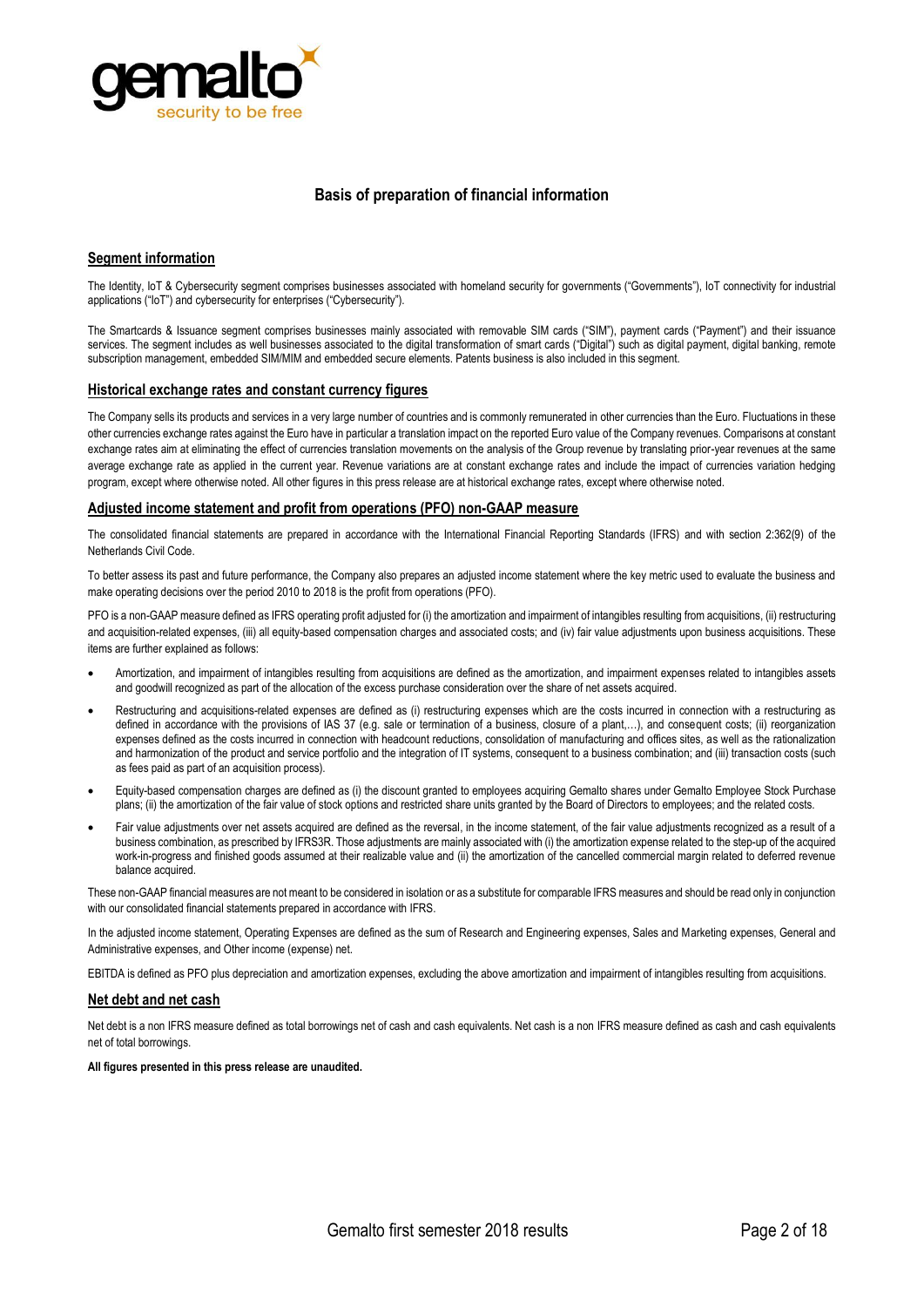

### **Adjusted financial information**

The consolidated financial statements are prepared in accordance with International Financial Reporting Standards (IFRS) as adopted by the European Union. To better assess its past and future performance, the Company also prepares an adjusted income statement and uses it for daily management purposes.

|                                                |                  | First semester 2018    | First semester 2017    |                      |                                                            |                               |
|------------------------------------------------|------------------|------------------------|------------------------|----------------------|------------------------------------------------------------|-------------------------------|
| Extract of the<br>adjusted income statement    | € in<br>millions | As a $%$ of<br>revenue | $\epsilon$ in millions | As a % of<br>revenue | Year-on-year variations<br>at historical<br>exchange rates | at constant<br>exchange rates |
| Revenue                                        | 1,386.7          |                        | 1,392.8                |                      | Ξ                                                          | $+6\%$                        |
| Gross profit                                   | 497.4            | 35.9%                  | 501.9                  | 36.0%                | $(0.1 \text{ pp})$                                         |                               |
| Operating expenses                             | (405.6)          | (29.3%)                | (409.1)                | (29.4%)              | $+0.1$ pp                                                  |                               |
| EBITDA                                         | 164.6            | 11.9%                  | 163.3                  | 11.7%                | $+0.2$ pp                                                  |                               |
| Profit from operations                         | 91.8             | 6.6%                   | 92.8                   | 6.7%                 | $(0.1~{\rm pp})$                                           |                               |
| Financial income                               | (16.8)           |                        | (11.4)                 |                      |                                                            |                               |
| Share of profit/(loss) from associates         | (0.8)            |                        | 1.8                    |                      |                                                            |                               |
| Non-recurring profit relating to<br>associates |                  |                        | 10.1                   |                      |                                                            |                               |
| Income taxes                                   | (7.7)            |                        | (54.3)                 |                      |                                                            |                               |
| Net profit (excl. non-controlling interests)   | 66.8             | 4.8%                   | 39.4                   | 2.8%                 | $+2.0$ pp                                                  |                               |
| Basic Earnings per share $(\epsilon)$          | 0.74             |                        | 0.44                   |                      | $+68%$                                                     |                               |
| Diluted Earnings per share $(\epsilon)$        | 0.73             |                        | 0.44                   |                      | $+66%$                                                     |                               |

Gemalto posted revenue of €1,387 million for the first semester, increasing by +6% at constant exchange rates, flat at historical exchange rates on the same period of last year. Excluding the contribution from the Identity Management Business, Gemalto's revenue grew organically +2% at constant exchange rates.

Gross profit came in at €497 million and gross profit margin was at 35.9%, at the same level when compared with the first semester of last year. This evolution essentially reflected the Smartcards & Issuance segment revenue decrease with margin erosion not being fully offset by the revenue growth in the Identity, IoT & Cybersecurity segment.

Operating expenses were down (€4) million, at (€406) million through tighter control of expenses in the Smartcards & issuance segment while the Company continued to invest in the Identity, IoT & Cybersecurity segment in line with its strategic priorities.

As a result, profit from operations was €92 million.

Gemalto's financial income was (€17) million compared to (€11) million in the first semester of 2017. The financial loss variation from last year is mainly due to the interest expenses on the debt drawn in May 2017 to finance the Identity Management Business acquisition.

Share of loss in associates was  $(€1)$  million for the first semester 2018.

Adjusted profit before income tax came in at €74 million.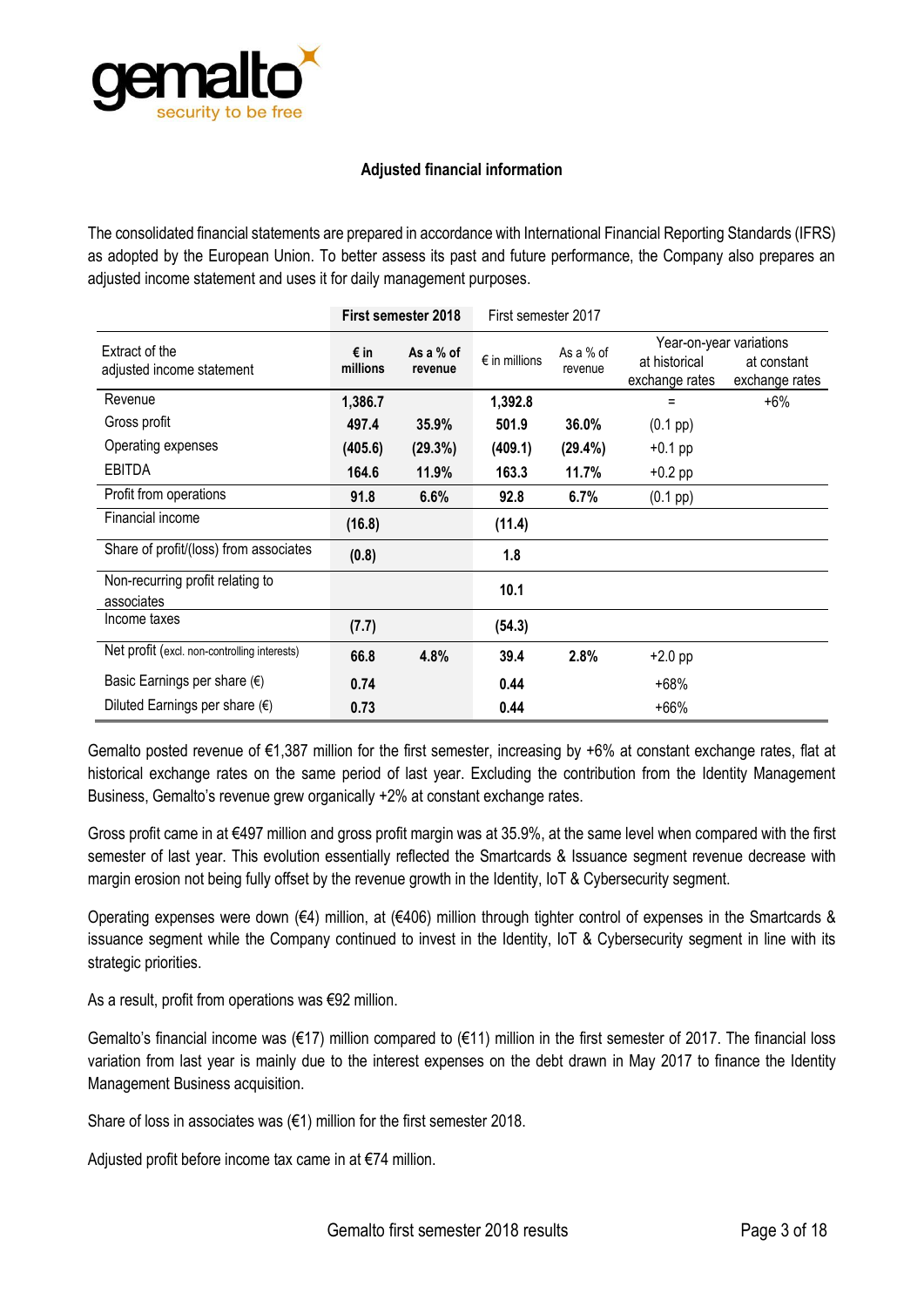

Adjusted income tax expense was (€8) million in the first semester of 2018. The adjusted income tax rate was 10%, in line with the same period of last year excluding the non-cash deferred tax asset reduction.

Overall, the adjusted net profit of the Company was €67 million. Consequently, adjusted basic earnings per share and adjusted diluted earnings per share came in respectively at €0.74 and €0.73.

| Six-month period<br>ended June 30 2018<br>$(E \in \mathbb{R})$ in thousands) | <b>Adjusted</b><br>financial<br>information | Amortization<br>and<br>impairment of<br>intangibles<br>resulting from<br>acquisitions | Restructuring<br>and<br>acquisition-<br>related<br>expenses | Equity-based<br>compensation<br>charge and<br>associated<br>costs | Fair value<br>adjustment<br>upon business<br>acquisitions | <b>IFRS</b><br>financial<br>information |
|------------------------------------------------------------------------------|---------------------------------------------|---------------------------------------------------------------------------------------|-------------------------------------------------------------|-------------------------------------------------------------------|-----------------------------------------------------------|-----------------------------------------|
| Revenue                                                                      | 1,386,732                                   | ٠                                                                                     | ٠                                                           |                                                                   |                                                           | 1,386,732                               |
| Cost of sales                                                                | (889, 325)                                  | (42, 119)                                                                             | (1, 362)                                                    | (4, 481)                                                          |                                                           | (937, 287)                              |
| <b>Gross profit</b>                                                          | 497,407                                     | (42, 119)                                                                             | (1, 362)                                                    | (4, 481)                                                          |                                                           | 449,445                                 |
| <b>Operating expenses</b>                                                    | (405, 644)                                  |                                                                                       | (10, 130)                                                   | (12, 206)                                                         |                                                           | (427, 980)                              |
| <b>Profit from</b><br>operations                                             | 91,763                                      |                                                                                       |                                                             |                                                                   |                                                           |                                         |
| <b>Operating profit</b>                                                      |                                             | (42, 119)                                                                             | (11, 492)                                                   | (16, 687)                                                         |                                                           | 21,465                                  |

### **Reconciliation from Adjusted financial information to IFRS**

Amortization and impairment of intangibles resulting from acquisitions decreased by €426 million to (€42) million. Most of the improvement resulted from a favorable basis of comparison, as Gemalto had booked a (€425) million one-off non-cash impairment in the first semester of 2017 due to the deteriorated prospects of the removable SIM market. The  $\epsilon$ 42 million charge was essentially related to the Identity Management Business and Safenet acquisitions.

Restructuring and acquisition-related expenses decreased by €25 million to (€11) million as the main actions of the transition plan were accrued in 2017. The (€11) million expenses include the costs related to the Thales project.

As a result, Gemalto recorded an operating profit of €21 million for the first semester of 2018 compared to an operating loss of (€433) million a year ago.

The income tax charge came in at  $(\epsilon 1)$  million compared to  $(\epsilon 41)$  million the previous year which mainly resulted from a non-cash deferred tax asset reduction following Gemalto's 2017 revised profit from operations outlook.

Net profit excluding non-controlling interests came in at €3 million for the first semester of 2018 versus a net loss of (€473) million last year. The basic earnings per share and diluted earnings per share for the first semester 2018 are €0.04 and €0.03 respectively.

## **Statement of financial position and cash position variation schedule**

In the first semester of 2018, operating activities generated a cash flow of €126 million before changes in working capital, a similar level to that of last year.

Changes in working capital reduced cash flow by ( $\epsilon$ 14) million compared to ( $\epsilon$ 1) million in 2017 as inventories level increased notably in the Governments business as a result of its fast growing backlog.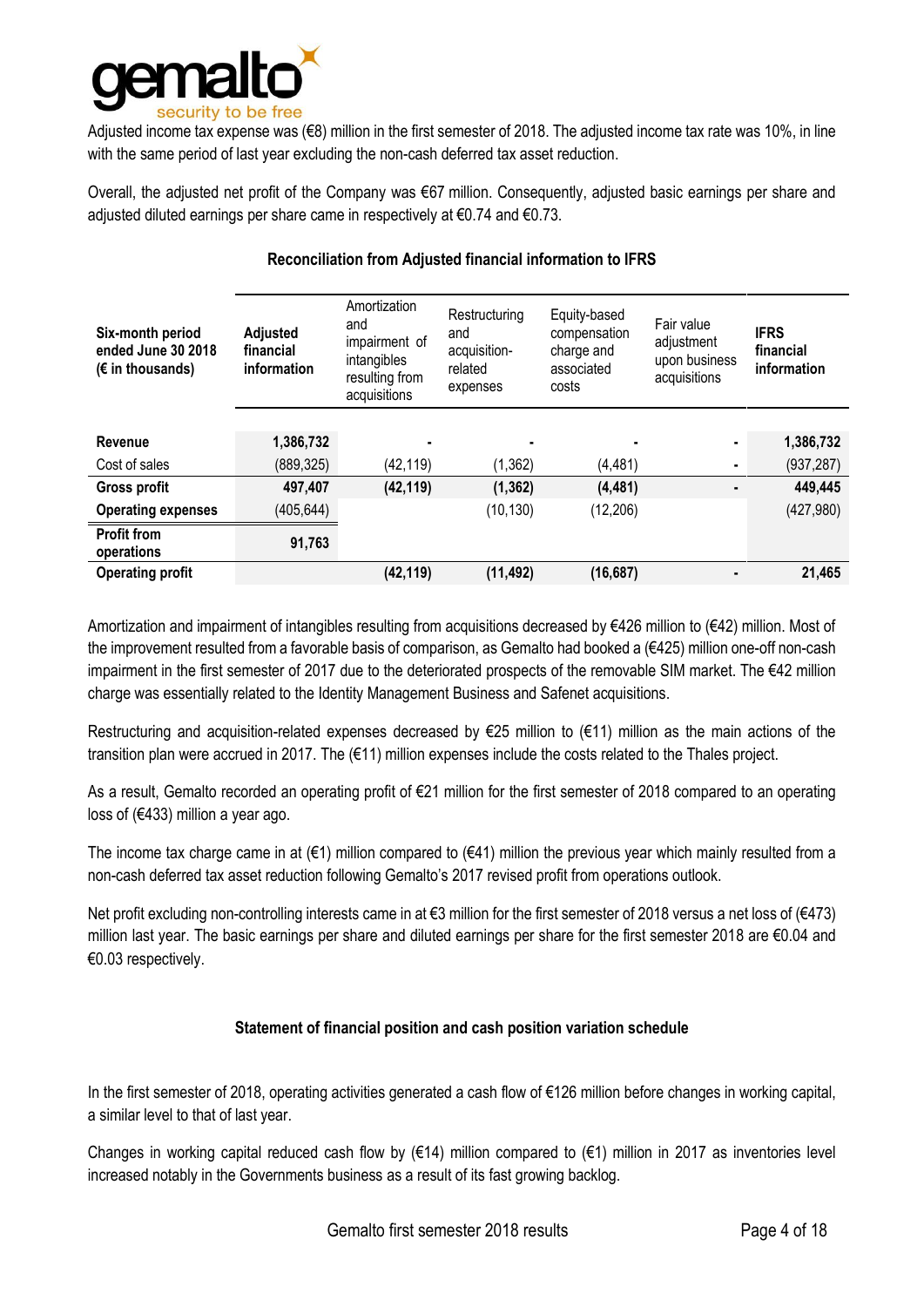

Cash used in restructuring actions and acquisition related expenses came in at  $(E27)$  million and include costs in relation with the Thales project.

Net cash generated by operating activities came in at €99 million.

Capital expenditure and acquisition of intangibles represented a net cash outflow of (€67) million. Purchase of Property, Plant, and Equipment was reduced by €7 million to (€18) million and acquisition & capitalization of intangibles came in at (€48) million.

As a result, in the first semester of 2018, the Company generated free cash flow of €32 million compared to €50 million for the same period of 2017. Combined with the cash used in other investing activities, total cash generated by operating and investing activities amounted to €28 million.

Financing activities consumed (€83) million of cash mainly through a reduction in debt.

Cash in hand, net of bank overdrafts amounted to €248 million as at June 30, 2018.

Considering the €881 million total amount of borrowings as at June 30, 2018, Gemalto's net debt position decreased to €633 million compared to a net debt position of €684 million as at December 31, 2017. The €51 million reduction in net debt is due the combination of the Company's free cash flow generation over the last six months and the positive contribution of derivative financial instruments.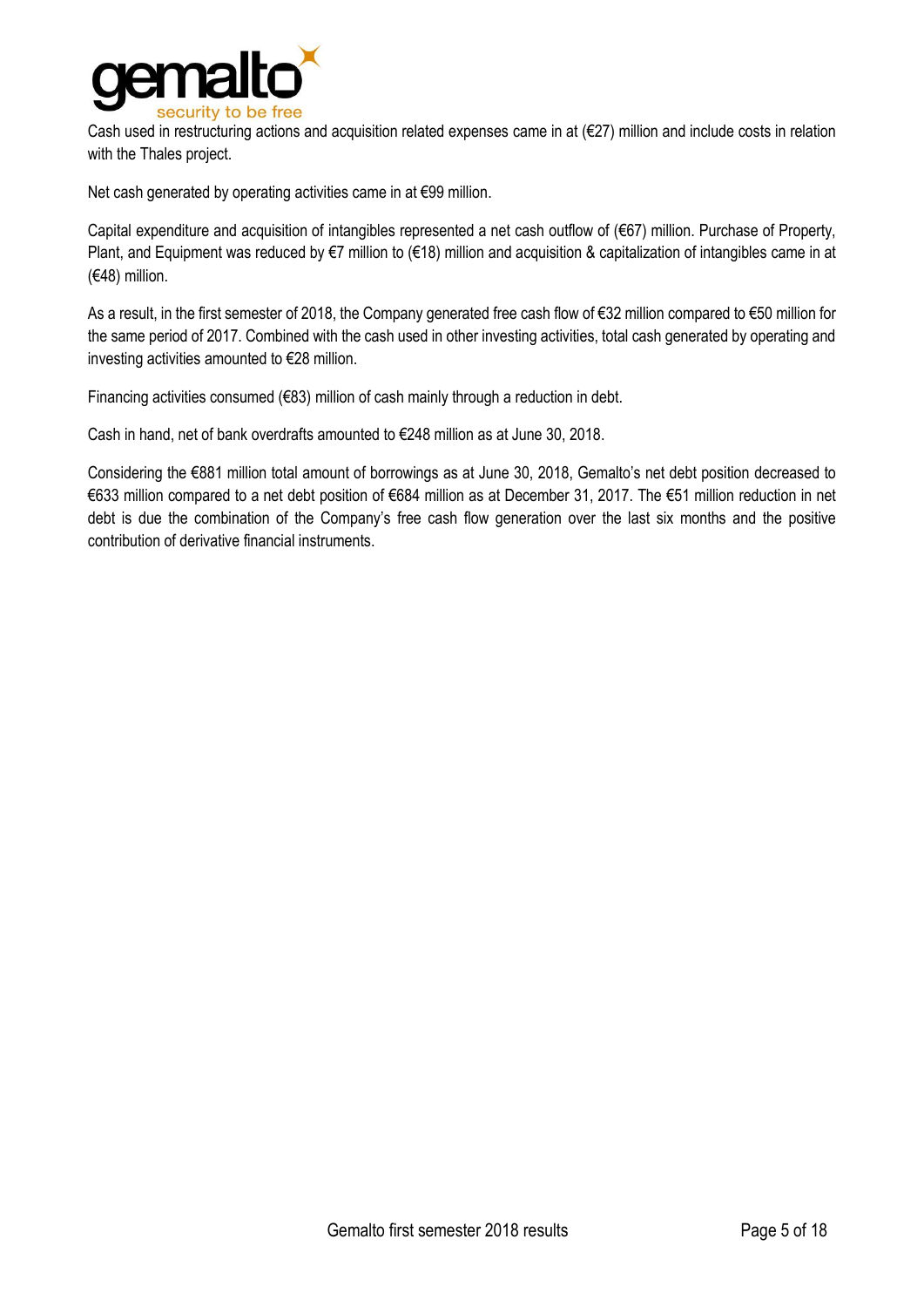

### **Segment information**

Outlined below is the segment information for the second quarter and the first semester 2018. Revenue variations are expressed at constant currency exchange rates unless otherwise noted.

Gemalto posted revenue of €1,387 million for the first semester, increasing by +6% at constant exchange rates, flat at historical exchange rates on the same period of last year. Excluding the contribution from the Identity Management Business, Gemalto's revenue grew organically +2% at constant exchange rates. The Company's top line growth was supported by a strong revenue increase in the Identity, IoT & Cybersecurity segment and the US EMV market demand normalization.

| Second quarter 2018<br>$(\epsilon$ in millions) | Total | Identity, IoT & Cybersecurity | Smartcards & issuance |
|-------------------------------------------------|-------|-------------------------------|-----------------------|
| Revenue                                         | 737   | 351                           | 386                   |
| At constant rates                               | 5%    | $+16%$                        | (4%)                  |
| At historical rates                             | (1%)  | $+11%$                        | (9% )                 |

During the second quarter, revenue was  $\epsilon$ 737 million, up +5% at constant exchange rates.

The Identity, IoT & Cybersecurity segment's revenue came in at €351 million, increasing +16% at constant exchange rates compared to the previous year.

The Smartcards & Issuance segment posted revenue of €386 million, (4%) lower at constant exchange rates.

| <b>First semester 2018</b><br>$(\epsilon$ in millions) | Total | Identity, IoT & Cybersecurity | Smartcards & issuance |
|--------------------------------------------------------|-------|-------------------------------|-----------------------|
| Revenue                                                | 1,387 | 644                           | 743                   |
| At constant rates                                      | $+6%$ | $+20%$                        | (3%)                  |
| At historical rates                                    | Ξ.    | $+12%$                        | (9% )                 |

In the first semester, revenue grew +6% year-on-year at constant exchange rate. This evolution resulted from strong revenue growth in Enterprise, IoT and Governments including the acquired Identity Management Business coupled to a slowing down in the rate of revenue decrease in the removable SIM businesses and stabilizing Payment business.

The Identity, IoT & Cybersecurity segment's revenue came in at €644 million, increasing +20% compared to the previous year. The backlog in this segment continued to increase driven by solid wins, notably in the Governments business.

The Smartcards & Issuance segment posted revenue of €743 million, (3%) lower at constant exchange rates.

| <b>Profit from operations</b><br>$(\epsilon$ in millions) | Total | Identity, IoT & Cybersecurity | Smartcards & issuance |
|-----------------------------------------------------------|-------|-------------------------------|-----------------------|
| <b>First semester</b>                                     | 92    | 49                            | 43                    |
| As a percentage of the total<br>profit from operations    | 100%  | 54%                           | 46%                   |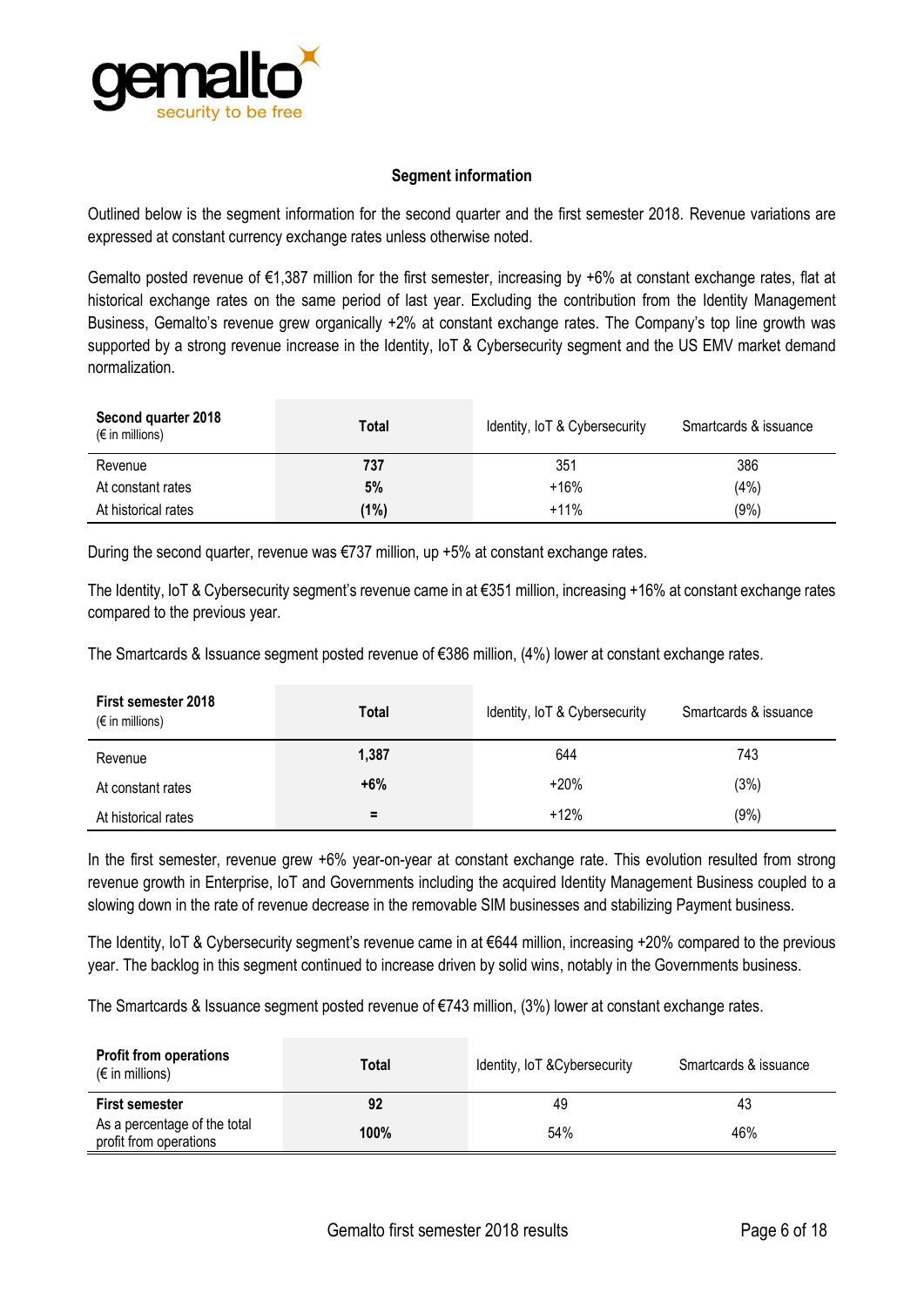

First semester profit from operations came in at €92 million at around the same level as last year, as the favorable business mix evolution towards Identity, IoT & Cybersecurity was offset by weaker performance in the Smartcards & Issuance segment's digital business.

The contribution of the Identity, IoT & Cybersecurity segment to the Company's total profit from operations was 54% for this semester compared to 44% at the same period of last year.

#### **Identity, IoT & Cybersecurity**

|                        | <b>First semester 2018</b> |                        | First semester 2017    |                      |                                 | Year-on-year variations       |  |
|------------------------|----------------------------|------------------------|------------------------|----------------------|---------------------------------|-------------------------------|--|
|                        | $\epsilon$ in millions     | As a $%$ of<br>revenue | $\epsilon$ in millions | As a % of<br>revenue | at historical<br>exchange rates | at constant<br>exchange rates |  |
| Revenue                | 643.6                      |                        | 572.4                  |                      | $+12%$                          | $+20%$                        |  |
| Gross profit           | 265.2                      | 41.2%                  | 237.9                  | 41.6%                | $(0.4 \text{ pp})$              |                               |  |
| Operating expenses     | (215.9)                    | (33.5%)                | (197.1)                | $(34.4\%)$           | $+1.1$ pp                       |                               |  |
| Profit from operations | 49.3                       | 7.6%                   | 40.7                   | 7.1%                 | $+0.5$ pp                       |                               |  |

Identity, IoT and Cybersecurity revenue came in at €644 million, up +20% at constant exchange rates compared to 2017.

In the first semester, the Governments business posted very strong revenue growth compared with the same period of last year. The positive evolution was due to the contribution of the Identity Management Business and substantial secure document deliveries in Europe, Asia, and Africa offsetting a weaker performance in the Middle East. In the second quarter, Gemalto initiated first deliveries of its commercial biometric solutions to a large banking customer. Gemalto also won its largest ever passport contract with the United Kingdom Home Office. The contract spans 11.5 years, including 10 years of production and issuance services. In addition, Gemalto's Live Face Identification System (LFIS) solution excelled at the 2018 biometrics rally, sponsored by the US Department of Homeland Security's (DHS). These results highlight Gemalto's innovation capabilities and unmatched offering, aimed at helping government better protect their citizens.

The Cybersecurity business delivered a strong performance this semester. It was driven by a growing number of encryption and key management software deployments in Europe in light of the new regulatory environment deadline and more broadly as data privacy and [data security](https://safenet.gemalto.com/cloud-data-security/) continue to be a key focus for global organizations. The software monetization sub-business also posted a solid performance supported by large projects in Europe and Asia. The authentication subbusiness revenue decreased slightly this semester as the ongoing shift in its product mix from hardware to software continued to progress.

The IoT business posted an outstanding revenue performance in the first semester. The increase was driven by strong deliveries in Europe and Asia to large customers in a variety of key industrial sectors that extend Gemalto's traditional strong foothold in the automotive market. New design wins recorded this semester reflect Gemalto's strong position and continuous investment in its portfolio which enable the Company to further leverage the sustained market demand.

Overall, the Identity, IoT & Cybersecurity segment's gross profit was up +11% at €265 million, gross margin came in at 41.2%, driven notably by a full semester's positive contribution of the Identity Management Business.

The operating expenses for the segment increased by  $\epsilon$ 19 million, up +10% compared with the same period of last year. This increase was mainly due to the full semester integration of the Identity Management Business' operating expenses, continuous R&D investments in the Governments and IoT businesses as well as to the development of the Cybersecurity business' sales channel.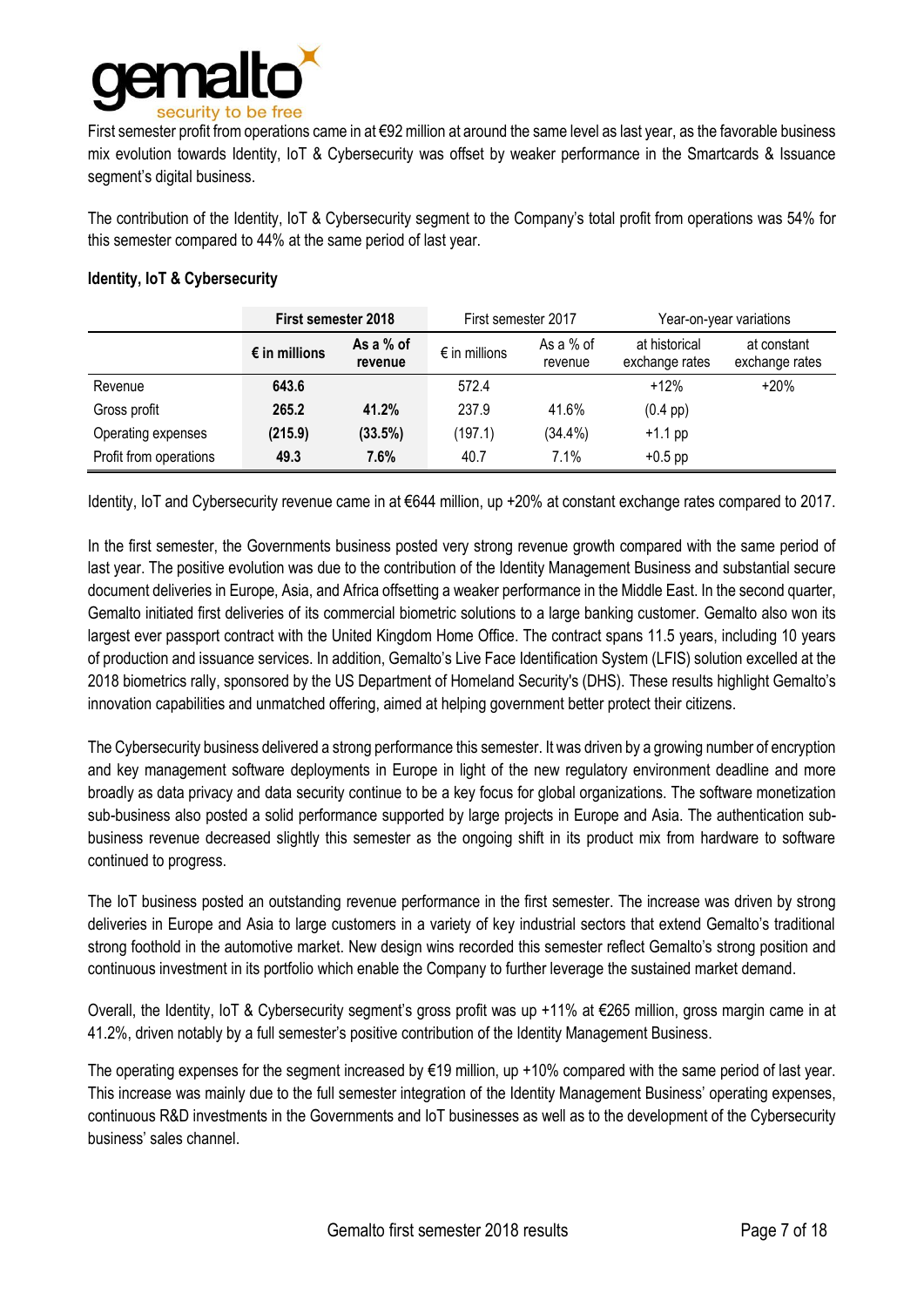

As a result, profit from operations in the Identity, IoT & Cybersecurity segment came in at €49 million and profit from operations margin settled at 7.6% for the first semester of 2018.

|  | <b>Smartcards &amp; Issuance</b> |
|--|----------------------------------|
|--|----------------------------------|

|                        | <b>First semester 2018</b> |                        | First semester 2017    |                      | Year-on-year variations         |                               |
|------------------------|----------------------------|------------------------|------------------------|----------------------|---------------------------------|-------------------------------|
|                        | $\epsilon$ in millions     | As a $%$ of<br>revenue | $\epsilon$ in millions | As a % of<br>revenue | at historical<br>exchange rates | at constant<br>exchange rates |
| Revenue                | 743.1                      |                        | 820,4                  |                      | (9% )                           | (3%)                          |
| Gross profit           | 232.2                      | 31.2%                  | 264.1                  | 32.2%                | $(1$ pp)                        |                               |
| Operating expenses     | (189.8)                    | (25.5%)                | (212.0)                | $(25.8\%)$           | $+0.3$ pp                       |                               |
| Profit from operations | 42.5                       | 5.7%                   | 52.1                   | 6.3%                 | $(0.6$ pp)                      |                               |

Smartcards & Issuance first semester revenue came in at €743 million, (3%) lower year-on-year at constant exchange rates.

As expected, the Payment business stabilized this semester. This performance was driven by the return of the US EMV market's demand to a normal pattern combined with strong shipments sales in the CIS, Middle East and Latin America regions. These increases offset performance in Europe, marked by lesser renewal programs, and lower sales in Asia. Removable SIM revenue continued to decrease this semester as a result of the first impact of the exit of a specific lowend SIM market and more broadly as low profit-margin opportunities were dismissed. As SIM market trends look unchanged, Gemalto continues to adjust its operational cost and selective business opportunities' approach to achieve stable profit margin for this segment.

The Digital business revenue was down year-on-year essentially due to lower performance in Digital Banking and Digital Payment services and the first impact of the discontinuation of a payment sub-business as part of the transition plan. Connectivity solutions infrastructure deployments increased in key sectors of the IoT market while the need for On Demand Connectivity (ODC) services gradually spreads to all regions and mobile network operators. In the payment market, Gemalto announced the enabling of Hong Kong's Octopus card through Samsung Pay via its Trusted Service Hub (TSH), another landmark program that follows the recent successes in Japan and Spain, and that confirms the competitiveness of Gemalto's digital offer in this transforming market.

The Smartcards & Issuance segment's gross profit was down (12%) at €232 million and gross margin came in at 31%, down (1) percentage point compared to the same period of last year.

Operating expenses decreased by (€22) million down to (€190) million in the first semester 2018, reflecting initial benefits of the transition plan.

As a result, the Smartcards & Issuance segment's profit from operations for the first semester of 2018 was €42 million and its profit from operations margin settled at 5.7%.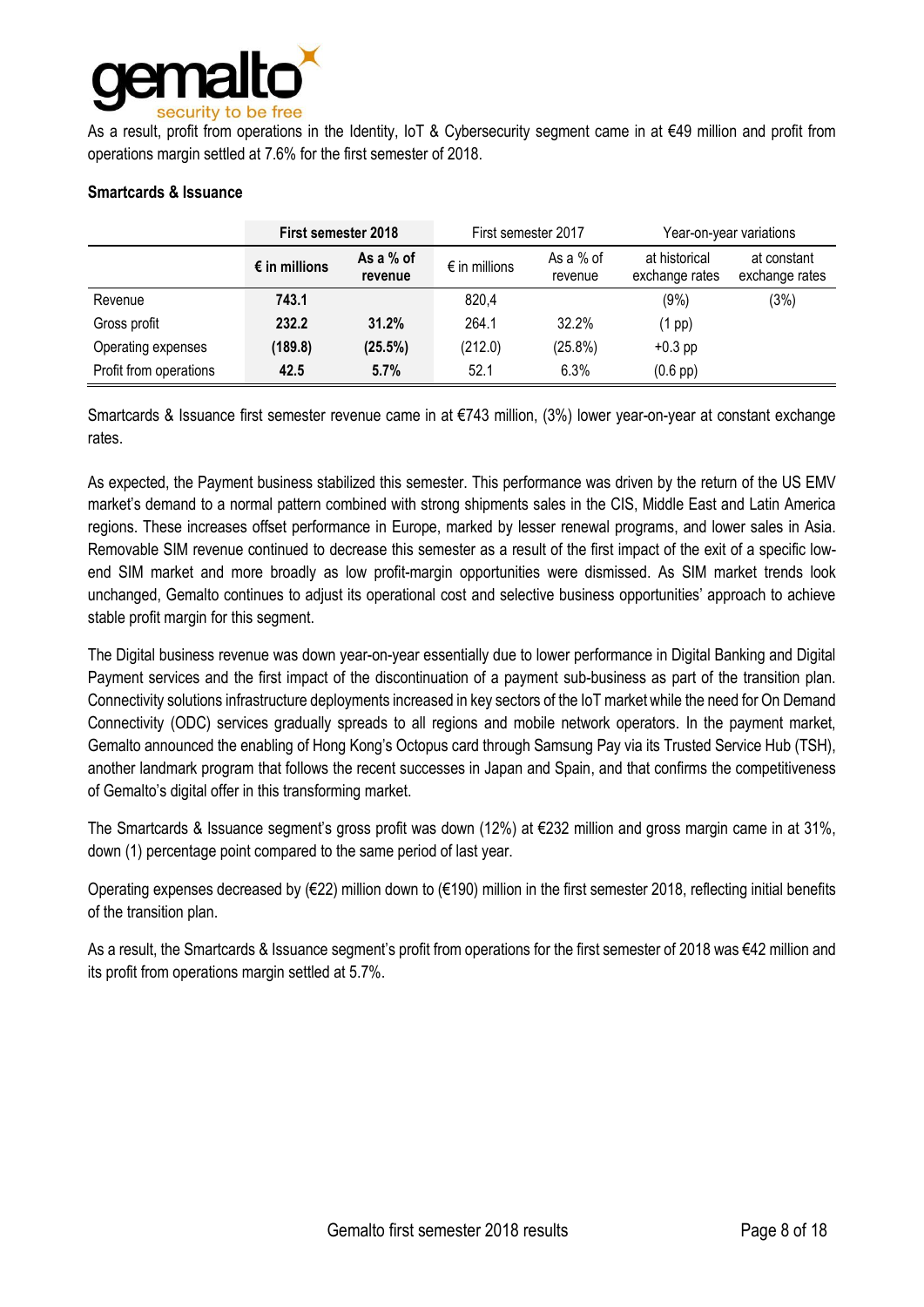

### **Thales combination**

In December 2017 Thales and Gemalto reached an agreement on a recommended all-cash offer for all issued and outstanding ordinary shares of Gemalto. This offer was launched on March 27, 2018. Gemalto is working together with Thales towards achieving the regulatory and antitrust approvals required to complete the transaction. Thales expects the transaction to close by year end 2018, after it has secured all customary regulatory approvals and clearances. More information on the Thales offer and the integration, including the offer document and related press releases, can be found on Gemalto's website at [Public Offer by Thales](https://www.gemalto.com/investors/public-offer).

### **2018 full year outlook confirmed**

- **Double digit revenue growth** expected in the Identity, IoT & Cybersecurity segment
- **Stable PFO margin** expected in the Smartcards & Issuance segment
- **Mid to High single digit growth in profit from operations** expected at Gemalto level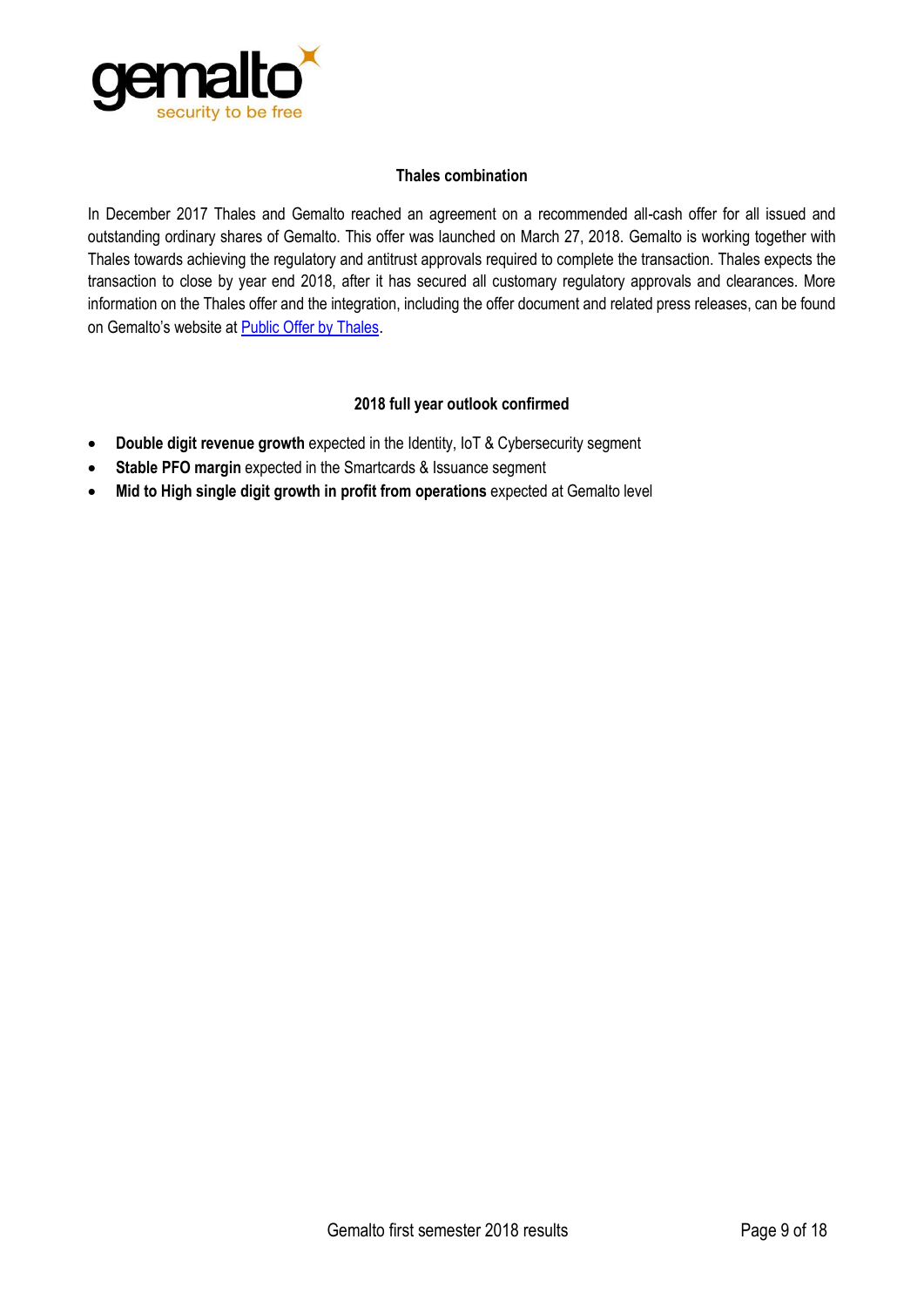

### **Additional information**

Below is a highlight of new contracts and achievements published by the Company in the first semester 2018

| Identity, IoT & Cybersecurity    |                                                                                                                                   |
|----------------------------------|-----------------------------------------------------------------------------------------------------------------------------------|
| January 9, 2018                  | Gemalto LTE-M wireless module earns AT&T certification expanding highly efficient cellular<br>connectivity for IoT devices        |
| March 21, 2018                   | Gemalto unveils two new enhanced security features for ID documents                                                               |
| April 11, 2018                   | More than 2.5 billion records stolen or compromised in 2017                                                                       |
| April 17, 2018                   | Gemalto to protect 5G next generation networks from cyber-attacks with Intel® Software Guard<br>Extensions                        |
| April 23, 2018                   | Gemalto awarded multi-year service contract for British passports                                                                 |
| May 03, 2018                     | Gemalto's biometric authentication technology revolutionizes automated border control in<br>Colombia                              |
| May 14, 2018                     | Gemalto strengthens trust in smart energy with its new end-to-end security solution                                               |
| June 6, 2018                     | Gemalto launches virtualized network encryption platform to help customers address evolving<br>data security needs                |
| June 13, 2018                    | Gemalto facial recognition solution excels at US Department of Homeland security 2018 Biometric<br>Rally                          |
| June 21, 2018                    | Gemalto and Faraday Future work together to deploy secure, connected vehicles                                                     |
| <b>Smartcards &amp; Issuance</b> |                                                                                                                                   |
| January 4, 2018                  | Gemalto launches the first biometric EMV card for contactless payments                                                            |
| January 31, 2018                 | Gemalto's Discovery Service boosts on-demand connectivity activation for consumer devices<br>worldwide                            |
| February 27, 2018                | Telefonica Deutschland selects Gemalto solution to deliver identity verification service                                          |
| March 6, 2018                    | Korea Telecom selects Gemalto to deliver out-of-box connectivity for connected cars                                               |
| March 19, 2018                   | Dai Nippon Printing chooses Gemalto's biometric facial recognition solution to facilitate mobile<br>banking access in Japan       |
| April 26, 2018                   | Gemalto enables digitization of Hong Kong's Octopus card into Samsung Pay                                                         |
| May 28, 2018                     | Gemalto announces collaboration with Qualcomm Technologies to integrate eSIM innovation into<br>the Snapdragon Mobile PC Platform |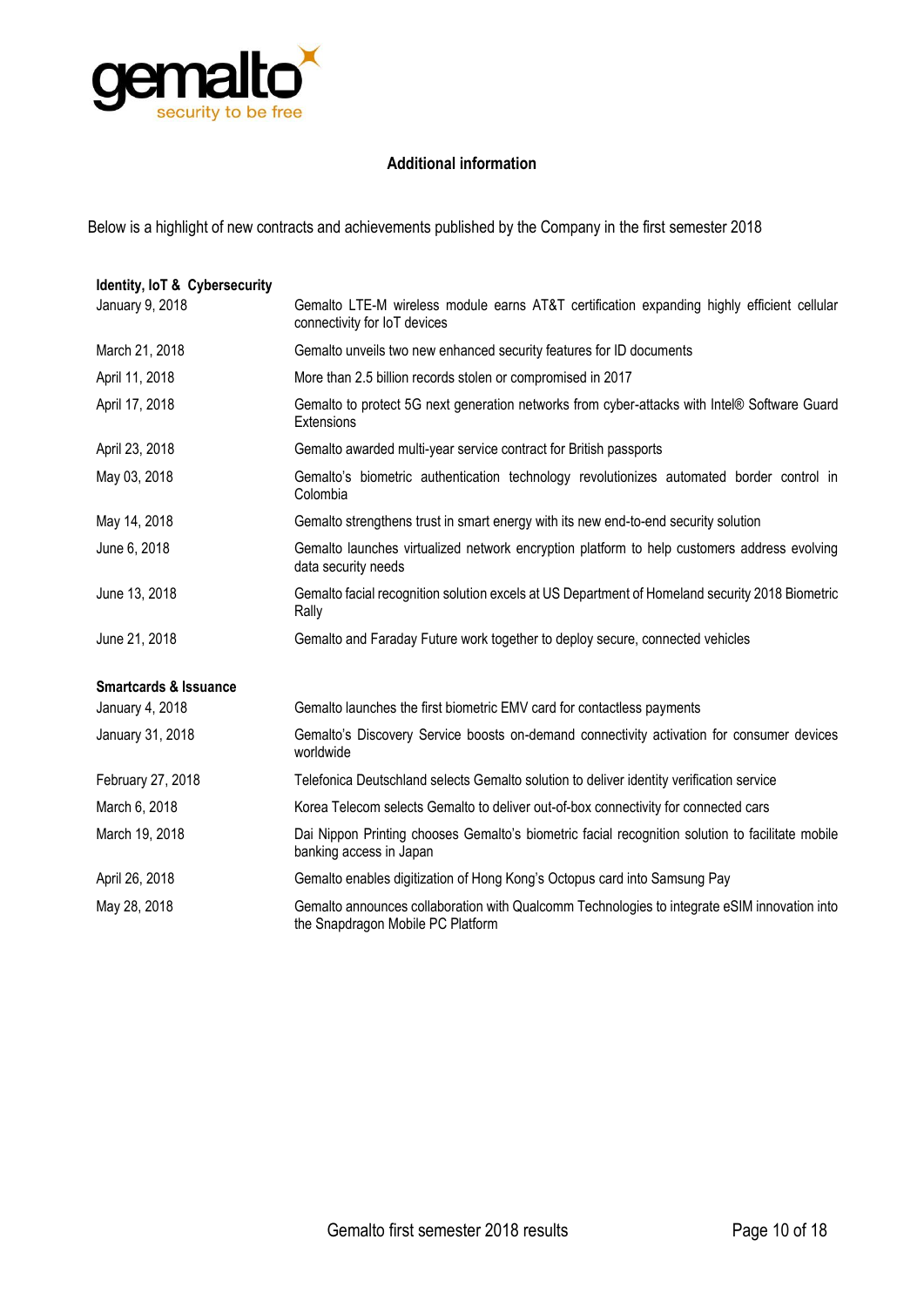

### **Live Audio Webcast and Conference call**

Gemalto first semester 2018 results presentation will be webcast in English today at 3:00 PM Amsterdam and Paris time (2:00 PM London time and 9:00 AM New York time).

#### **Audio webcast**

A listen-only live audio webcast of the presentation and the Q&A session will be accessible here on our Investor Relations website via the link below:

### [Gemalto webcast](https://edge.media-server.com/m6/p/36djwsjf)

This webcast is compatible with Android and iOS terminals, including iPads. Questions will be taken by way of conference call.

### **Conference call**

Investors and financial analysts wishing to ask questions should join the presentation by dialing:

(UK) +44 330 336 9411 or (US) +1 929 477 0324 or (FR) +33 1 7677 2257 **PIN: 3161560**

The accompanying presentation slide set that will be used during the conference call is available on Gemalto investor relations web site.

Replays of the presentation and Q&A session will be available in webcast format on our Investor Relations web site approximately 3 hours after the conclusion of the presentation. Replays will be available for one year.

The semi-annual report, including the interim condensed consolidated financial statements as of June 30, 2018, is available on our investor web site [\(www.gemalto.com/investors\)](http://www.gemalto.com/investors).

### **Calendar**

Third quarter 2018 revenue will be reported on Friday October 26, 2018, before the opening of Euronext Amsterdam.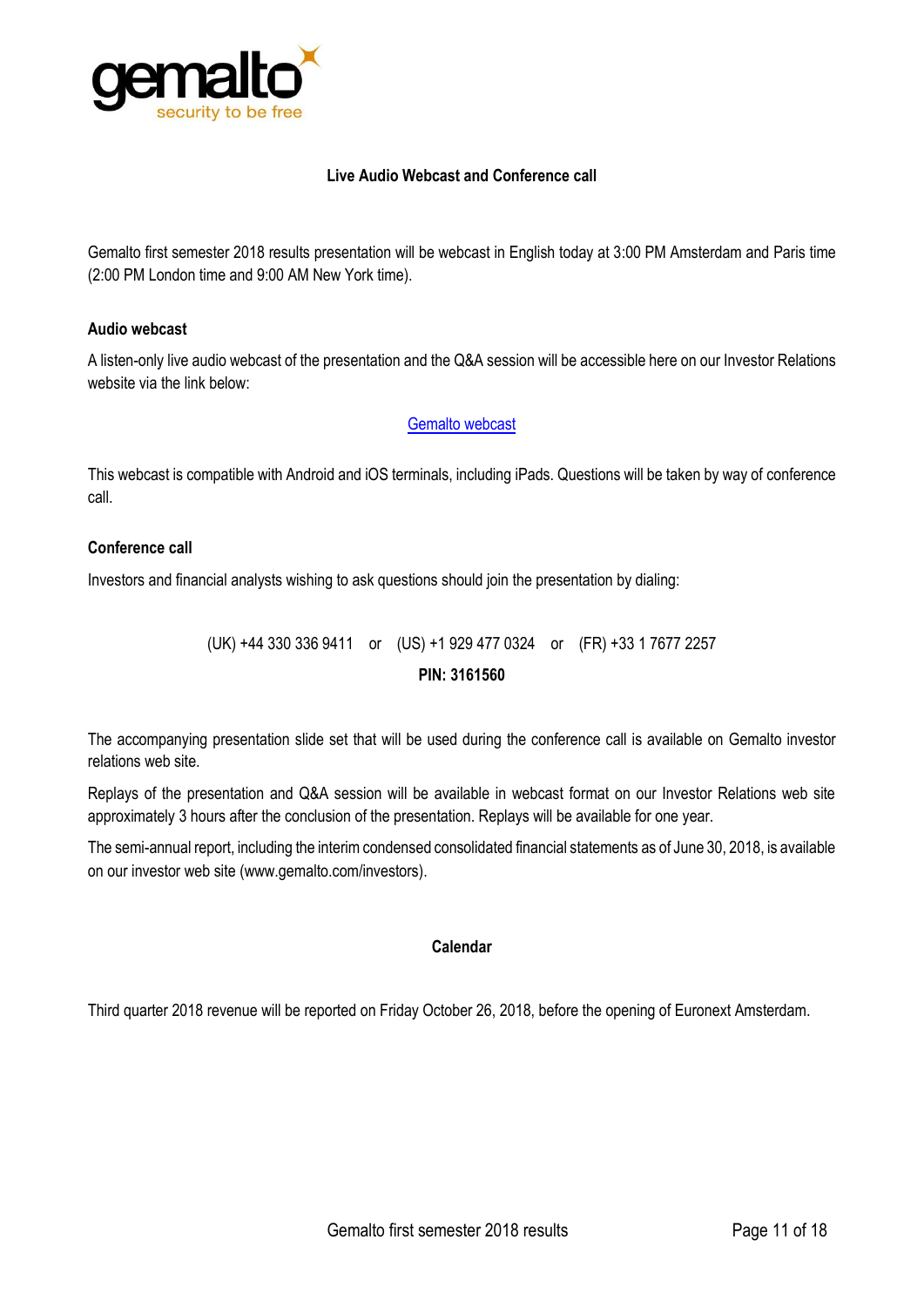

## **Stock Exchange Listing**

Gemalto N.V. is dual listed on Euronext Amsterdam and Paris, in the compartment A (Large Caps).

Mnemonic: GTO ISIN Code NL0000400653 Reuters GTO.AS Bloomberg GTO:NA

Exchange **Dual listing on Euronext Amsterdam and Paris** Market of reference Euronext Amsterdam

Gemalto has also established a sponsored Level I American Depository Receipt (ADR) Program in the United States since November 2009. Each Gemalto ordinary share is represented by two ADRs. Gemalto's ADRs trade in U.S. dollar and give access to the voting rights and to the dividends attached to the underlying Gemalto shares. The dividends are paid to investors in U.S. dollar, after being converted into U.S. dollar by the depository bank at the prevailing rate.

| Structure      | Sponsored Level I ADR |
|----------------|-----------------------|
| Exchange       | 0TC                   |
| Ratio (ORD:DR) | 1.2                   |
| DR ISIN        | US36863N2080          |
| DR CUSIP       | 36863N 208            |
|                |                       |

| <b>Investor Relations</b>        | <b>Corporate Communication</b> | <b>Media Relations Agency</b> |  |
|----------------------------------|--------------------------------|-------------------------------|--|
| Jean-Claude Deturche             | <b>Isabelle Marand</b>         | Suzanne Bakker                |  |
| Mr.: +33 6 2399 2141             | Ms.: +33 6 1489 1817           | Ms.: +31 6 1136 8659          |  |
| jean-claude.deturche@gemalto.com | isabelle.marand@gemalto.com    | suzanne.bakker@citigateff.nl  |  |

This press release contains inside information as referred to in article 7 paragraph 1 of Regulation (EU) 596/2014 (Market Abuse Regulation).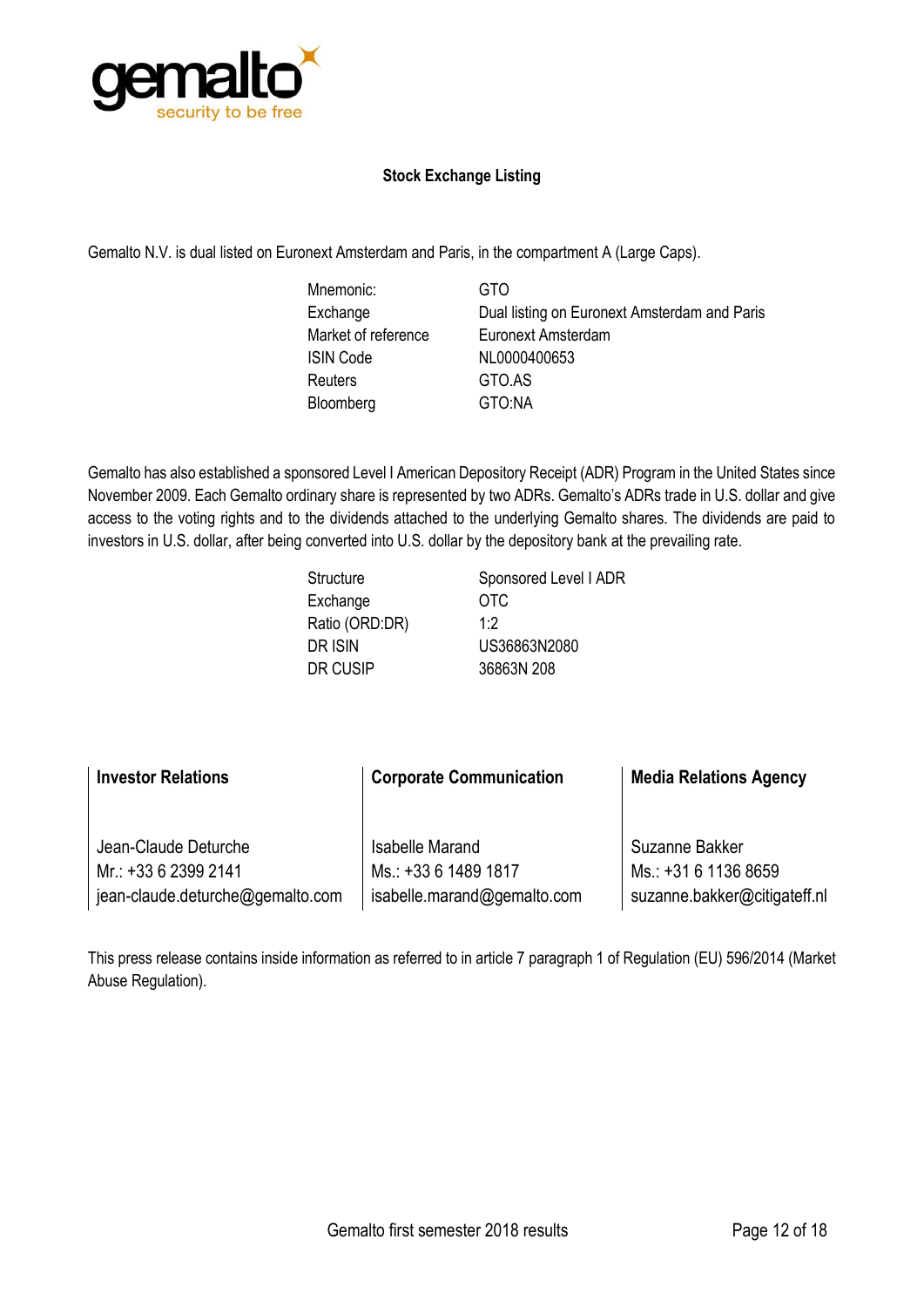

### **About Gemalto**

Gemalto (Euronext NL0000400653 GTO) is the global leader in digital security, with 2017 annual revenues of €3 billion and customers in over 180 countries. We bring trust to an increasingly connected world.

From secure software to biometrics and encryption, our technologies and services enable businesses and governments to authenticate identities and protect data so they stay safe and enable services in personal devices, connected objects, the cloud and in between.

Gemalto's solutions are at the heart of modern life, from payment to enterprise security and the internet of things. We authenticate people, transactions and objects, encrypt data and create value for software – enabling our clients to deliver secure digital services for billions of individuals and things.

Our 15,000 employees operate out of 114 offices, 40 personalization and data centers, and 35 research and software development centers located in 47 countries.

For more information visit

[www.gemalto.com,](http://www.gemalto.com/) or follow @gemalto on Twitter.

### **This communication does not constitute an offer to purchase or exchange or the solicitation of an offer to sell or exchange any securities of Gemalto.**

This communication contains certain statements that are neither reported financial results nor other historical information and other statements concerning Gemalto. These statements include financial projections and estimates and their underlying assumptions, statements regarding plans, objectives and expectations with respect to future operations, events, products and services and future performance. Forward-looking statements are generally identified by the words "expects", "anticipates", "believes", "intends", "estimates" and similar expressions. These and other information and statements contained in this communication constitute forwardlooking statements for purposes of applicable securities laws. Although management of the Company believes that the expectations reflected in the forward-looking statements are reasonable, investors and security holders are cautioned that forward-looking information and statements are subject to various risks and uncertainties, many of which are difficult to predict and generally beyond the control of the Company, that could cause actual results and developments to differ materially from those expressed in, or implied or projected by the forward-looking information and statements, and the Company cannot guarantee future results, levels of activity, performance or achievements. Factors that could cause actual results to differ materially from those estimated by the forward-looking statements contained in this communication include, but are not limited to: trends in wireless communication and mobile commerce markets; the Company's ability to develop new technology and the effects of competing technologies developed; effects of the intense competition in the Company's main markets; challenges to or loss of intellectual property rights; ability to establish and maintain strategic relationships in its major businesses; ability to develop and take advantage of new software, platforms and services; profitability of the expansion strategy; effects of acquisitions and investments; ability of the Company's to integrate acquired businesses, activities and companies according to expectations; ability of the Company to achieve the expected synergies from acquisitions; and changes in global, political, economic, business, competitive, market and regulatory forces. Moreover, neither the Company nor any other person assumes responsibility for the accuracy and completeness of such forward-looking statements. The forward-looking statements contained in this communication speak only as of the date of this communication and the Company or its representatives are under no duty, and do not undertake, to update any of the forward-looking statements after this date to conform such statements to actual results, to reflect the occurrence of anticipated results or otherwise except as required by applicable law or regulations.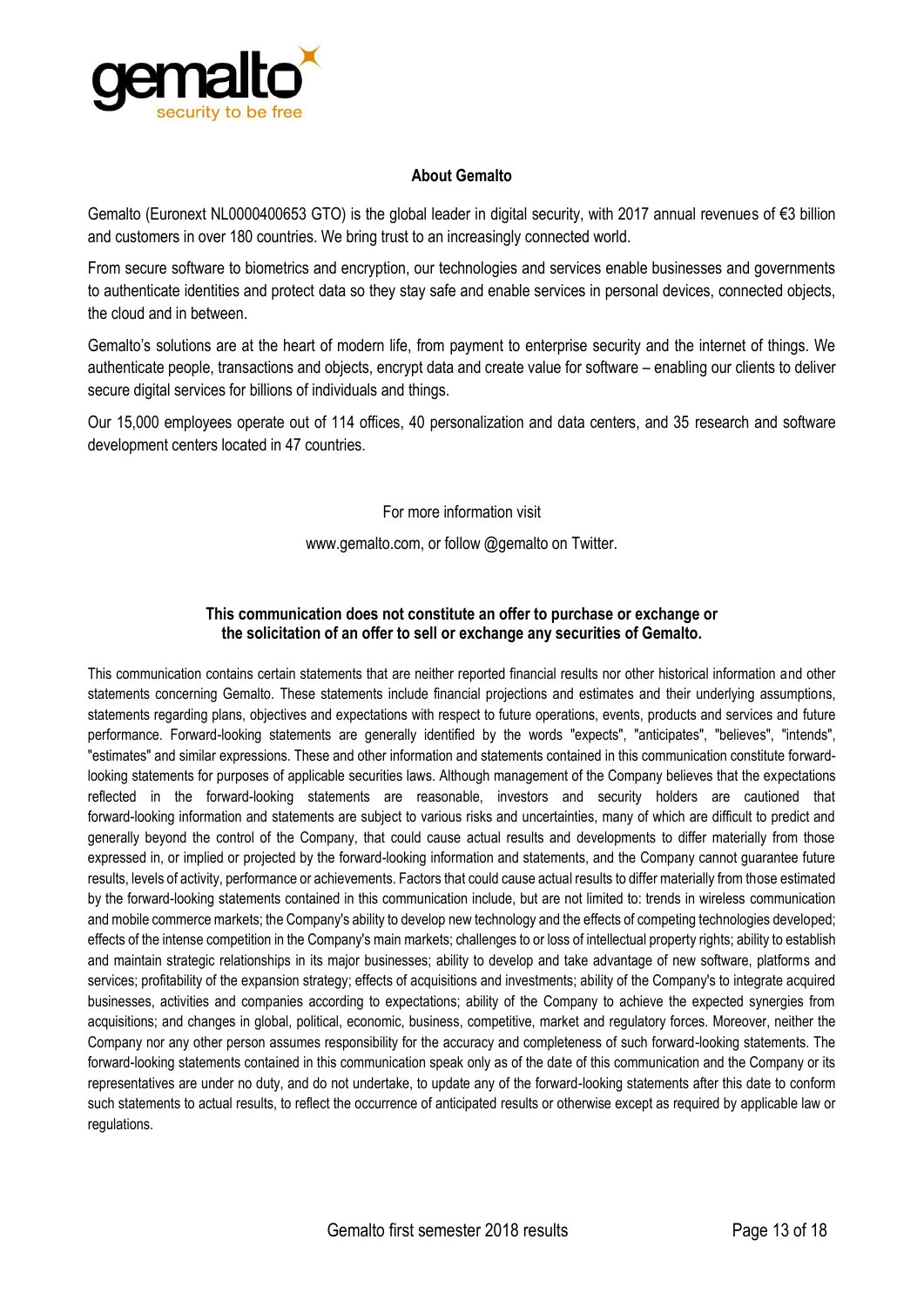

## **Reconciliation from Adjusted financial information to IFRS**

| Six-month period<br>ended June 30 2018<br>(€ in thousands)                                                | Adjusted<br>financial<br>information | Amortization<br>and<br>impairment<br>of intangibles<br>resulting<br>from<br>acquisitions | Restructuring<br>and<br>acquisition-<br>related<br>expenses | <b>Equity-based</b><br>compensation<br>charge and<br>associated<br>costs | <b>Fair value</b><br>adjustment<br>upon<br>business<br>acquisitions | <b>IFRS</b><br>financial<br>information |
|-----------------------------------------------------------------------------------------------------------|--------------------------------------|------------------------------------------------------------------------------------------|-------------------------------------------------------------|--------------------------------------------------------------------------|---------------------------------------------------------------------|-----------------------------------------|
| Revenue                                                                                                   | 1,386,732                            |                                                                                          |                                                             |                                                                          |                                                                     | 1,386,732                               |
| Cost of sales                                                                                             | (889, 325)                           | (42, 119)                                                                                | (1, 362)                                                    | (4, 481)                                                                 |                                                                     | (937, 287)                              |
| <b>Gross profit</b>                                                                                       | 497,407                              | (42, 119)                                                                                | (1, 362)                                                    | (4, 481)                                                                 | ä,                                                                  | 449,445                                 |
| <b>Operating expenses</b>                                                                                 | (405, 644)                           |                                                                                          | (10, 130)                                                   | (12, 206)                                                                |                                                                     | (427, 980)                              |
| <b>Profit from</b><br>operations                                                                          | 91,763                               |                                                                                          |                                                             |                                                                          |                                                                     |                                         |
| <b>Operating profit</b>                                                                                   |                                      | (42, 119)                                                                                | (11, 492)                                                   | (16, 687)                                                                | $\qquad \qquad \blacksquare$                                        | 21,465                                  |
| Financial income                                                                                          | (16, 771)                            |                                                                                          |                                                             |                                                                          |                                                                     | (16, 771)                               |
| Share of profit / (loss)<br>from associates<br>Non-recurring profit /<br>(loss) relating to<br>associates | (839)                                |                                                                                          |                                                             |                                                                          |                                                                     | (839)                                   |
| Income Tax                                                                                                | (7, 749)                             |                                                                                          |                                                             |                                                                          |                                                                     | (1, 103)                                |
| Net profit adjusted<br>Non-controlling<br>interests                                                       | 66,404<br>(445)                      |                                                                                          |                                                             |                                                                          |                                                                     | 2,752<br>(445)                          |
| Net profit excluding<br>non-controlling<br>interests                                                      | 66,849                               |                                                                                          |                                                             |                                                                          |                                                                     | 3,197                                   |
| Number of shares<br>Basic                                                                                 | 90,237                               |                                                                                          |                                                             |                                                                          |                                                                     | 90,237                                  |
| Number of shares<br><b>Diluted</b>                                                                        | 91,631                               |                                                                                          |                                                             |                                                                          |                                                                     | 91,631                                  |
|                                                                                                           |                                      |                                                                                          |                                                             |                                                                          |                                                                     |                                         |
| EPS Basic $(\epsilon)$                                                                                    | 0.74                                 |                                                                                          |                                                             |                                                                          |                                                                     | 0.04                                    |
| EPS Diluted $(€)$                                                                                         | 0.73                                 |                                                                                          |                                                             |                                                                          |                                                                     | 0.03                                    |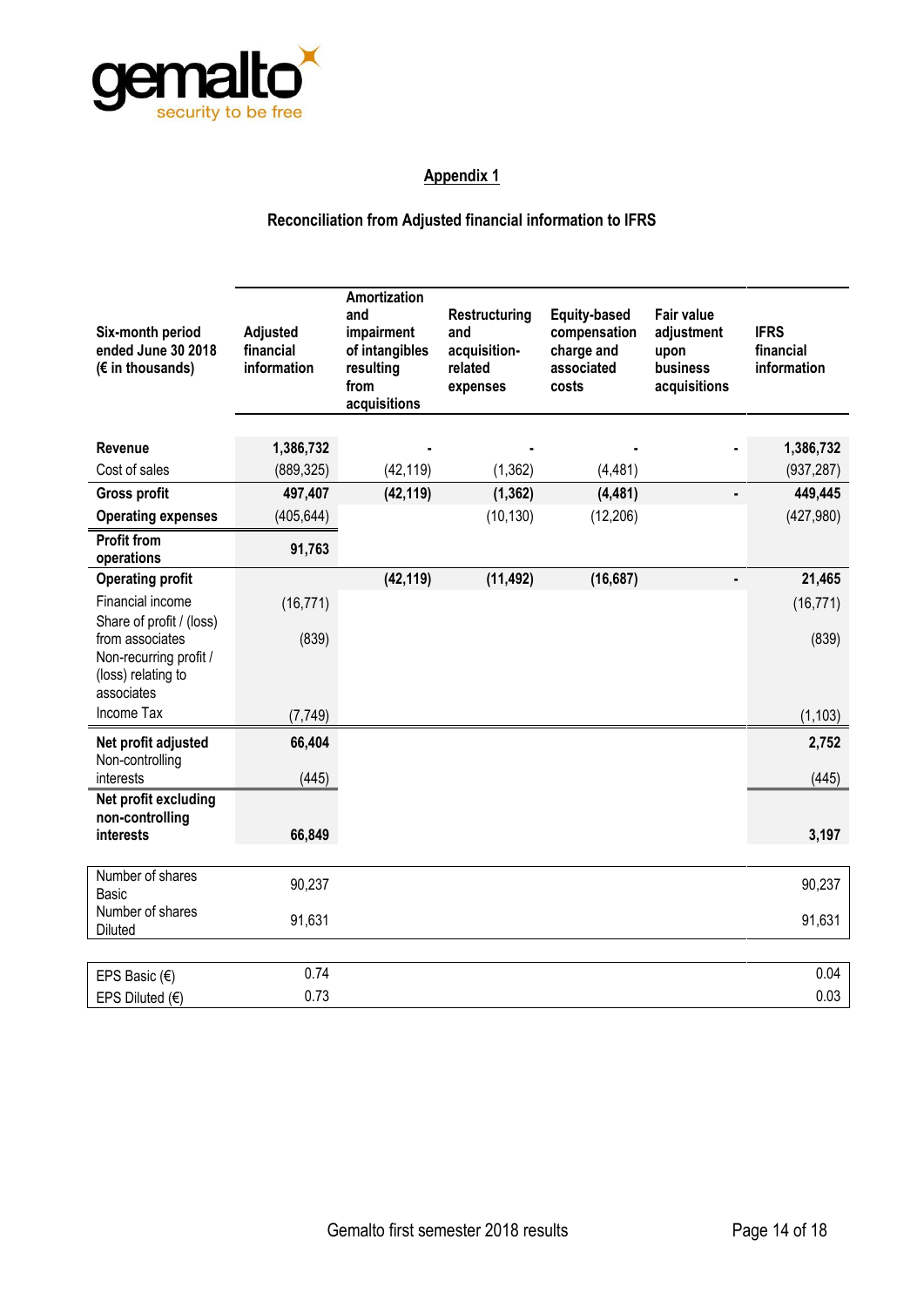

| Six-month period<br>ended June 30 2017<br>$(E \in \mathcal{L})$ in thousands) | Adjusted<br>financial<br>information | Amortization<br>and<br>impairment<br>of intangibles<br>resulting<br>from<br>acquisitions | Restructuring<br>and<br>acquisition-<br>related<br>expenses | <b>Equity-based</b><br>compensation<br>charge and<br>associated<br>costs | <b>Fair value</b><br>adjustment<br>upon<br>business<br>acquisitions | <b>IFRS</b> financial<br>information |
|-------------------------------------------------------------------------------|--------------------------------------|------------------------------------------------------------------------------------------|-------------------------------------------------------------|--------------------------------------------------------------------------|---------------------------------------------------------------------|--------------------------------------|
| <b>Revenue</b>                                                                | 1,392,842                            |                                                                                          |                                                             |                                                                          |                                                                     | 1,392,842                            |
| Cost of sales                                                                 | (890, 920)                           | (43,580)                                                                                 | (11,692)                                                    | (5, 172)                                                                 | (1,042)                                                             | (952, 406)                           |
| <b>Gross profit</b>                                                           | 501,922                              | (43, 580)                                                                                | (11, 692)                                                   | (5, 172)                                                                 | (1,042)                                                             | 440,436                              |
| <b>Operating expenses</b>                                                     | (409, 147)                           | (424, 671)                                                                               | (24, 940)                                                   | (14, 662)                                                                |                                                                     | (873, 420)                           |
| <b>Profit from</b><br>operations                                              | 92,775                               |                                                                                          |                                                             |                                                                          |                                                                     |                                      |
| <b>Operating profit</b>                                                       |                                      | (468, 251)                                                                               | (36, 632)                                                   | (19, 834)                                                                | (1,042)                                                             | (432, 984)                           |
| Financial income<br>Share of profit / (loss)                                  | (11, 420)                            |                                                                                          |                                                             |                                                                          |                                                                     | (11, 420)                            |
| from associates<br>Non-recurring profit /                                     | 1,773                                |                                                                                          |                                                             |                                                                          |                                                                     | 1,773                                |
| (loss) relating to<br>associates                                              | 10,105                               |                                                                                          |                                                             |                                                                          |                                                                     | 10,105                               |
| <b>Income Tax</b>                                                             | (54, 262)                            |                                                                                          |                                                             |                                                                          |                                                                     | (41, 225)                            |
| Net profit adjusted<br>Non-controlling                                        | 38,972                               |                                                                                          |                                                             |                                                                          |                                                                     | (473, 751)                           |
| interests                                                                     | (459)                                |                                                                                          |                                                             |                                                                          |                                                                     | (459)                                |
| Net profit excluding<br>non-controlling<br><i>interests</i>                   | 39,431                               |                                                                                          |                                                             |                                                                          |                                                                     | (473, 292)                           |
| Number of shares<br><b>Basic</b>                                              | 89,837                               |                                                                                          |                                                             |                                                                          |                                                                     | 89,837                               |
| Number of shares<br>Diluted                                                   | 90,195                               |                                                                                          |                                                             |                                                                          |                                                                     | 90,195                               |
|                                                                               |                                      |                                                                                          |                                                             |                                                                          |                                                                     |                                      |
| EPS Basic $(\epsilon)$                                                        | 0.44                                 |                                                                                          |                                                             |                                                                          |                                                                     | (5.27)                               |
| EPS Diluted $(\epsilon)$                                                      | 0.44                                 |                                                                                          |                                                             |                                                                          |                                                                     | (5.27)                               |
| *Adjusted from deferred tax asset reduction                                   |                                      |                                                                                          |                                                             | ** Adjusted from impairments and deferred tax asset reduction            |                                                                     |                                      |
| EPS Basic $(\epsilon)$                                                        | $*0.91$                              |                                                                                          |                                                             |                                                                          |                                                                     | $*$ 0.01                             |
| EPS Diluted $(\epsilon)$                                                      | $*0.90$                              |                                                                                          |                                                             |                                                                          |                                                                     | $*$ 0.01                             |

The first semester 2017 adjusted basic earnings per share is determined on the basis of the weighted average number of Gemalto shares outstanding during the sixmonth period ended June 30, 2017, i.e. 89,836,968 shares. The first semester 2017 adjusted diluted earnings per share is determined by using 90,194,882 shares corresponding to the IFRS treasury stock method, i.e. on the basis of the same weighted average number of Gemalto shares outstanding and considering that all outstanding share based instruments were exercised (892,434 instruments) and the proceeds received from the instruments exercised (€29,179,802) were used to buyback shares at the average share price of the first semester 2017 (534,520 shares) at €54.59.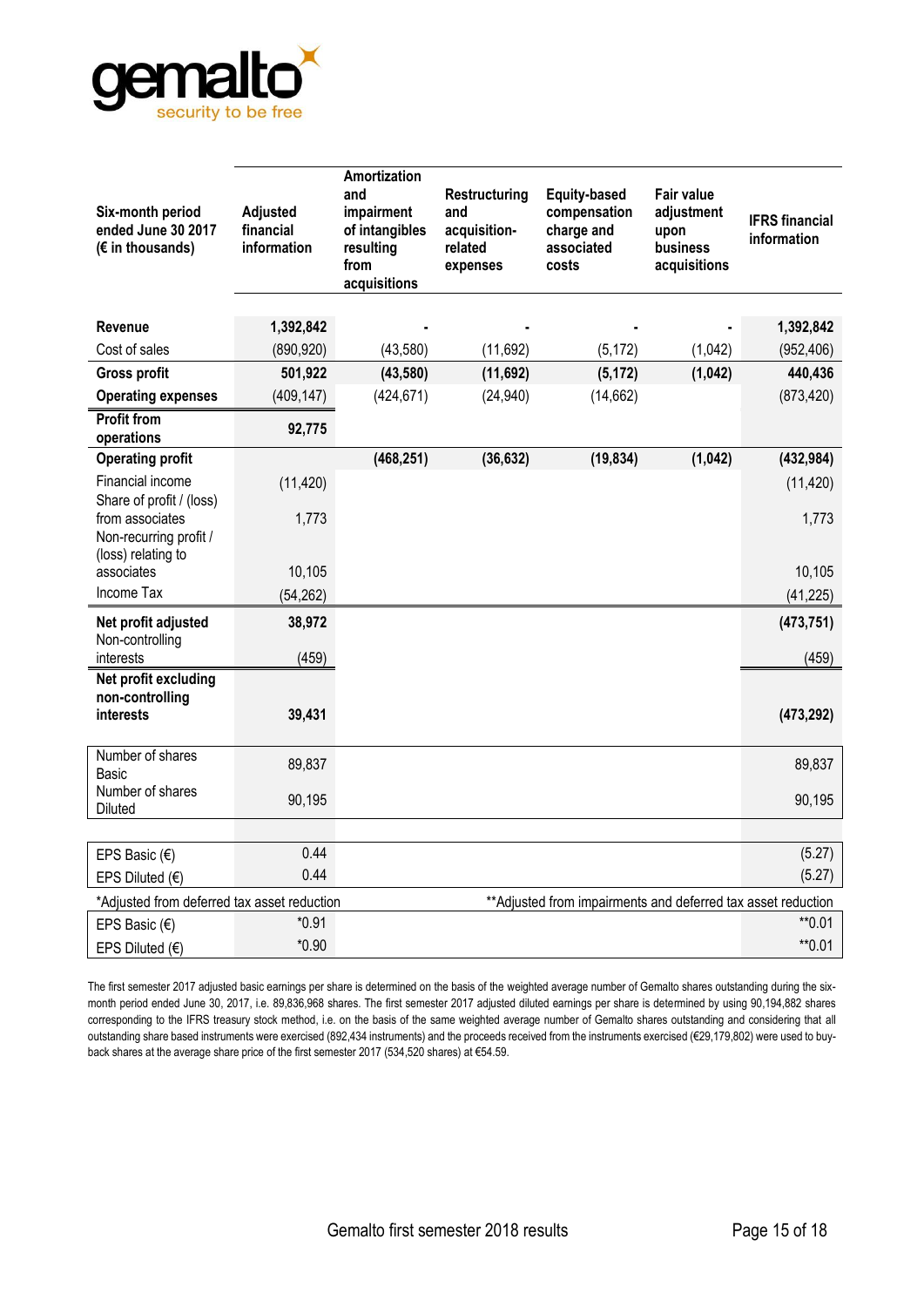

## **Interim consolidated statement of financial position**

| $(\epsilon$ in thousands)                                      | <b>June 30,</b><br>2018 | December 31,<br>2017 |
|----------------------------------------------------------------|-------------------------|----------------------|
| Assets                                                         |                         |                      |
| <b>Non-current assets</b>                                      |                         |                      |
| Property, plant and equipment                                  | 296,507                 | 316,426              |
| Goodwill                                                       | 1,497,345               | 1,468,214            |
| Intangible assets                                              | 731,288                 | 757,814              |
| Investments in associates                                      | 7,192                   | 8,542                |
| Deferred income tax assets                                     | 53,310                  | 37,818               |
| Other investment                                               | 33,665                  | 39,183               |
| Other non-current assets                                       | 81,128                  | 79,584               |
| Derivative financial instruments                               | 369                     | 0                    |
| <b>Total non-current assets</b>                                | 2,700,804               | 2,707,581            |
| <b>Current assets</b>                                          |                         |                      |
| Inventories                                                    | 251,432                 | 226,339              |
| Trade and other receivables                                    | 994,780                 | 998,500              |
| Derivative financial instruments                               | 10,712                  | 55,633               |
| Cash and cash equivalents                                      | 251,125                 | 320,675              |
| <b>Total current assets</b>                                    | 1,508,049               | 1,601,147            |
| <b>Total assets</b>                                            | 4,208,853               | 4,308,728            |
|                                                                |                         |                      |
| <b>Equity</b>                                                  |                         |                      |
| Share capital                                                  | 90,786                  | 90,424               |
| Share premium                                                  | 1,330,696               | 1,303,799            |
| Treasury shares                                                | (6, 592)                | (10, 721)            |
| Fair value and other reserves                                  | (167)                   | 32,574               |
| Cumulative translation adjustments                             | (62, 111)               | (74, 485)            |
| Retained earnings                                              | 836,120                 | 834,368              |
| Capital and reserves attributable to the owners of the Company | 2,188,732<br>2,440      | 2,175,959<br>3,375   |
| Non-controlling interests<br><b>Total equity</b>               | 2,191,172               | 2,179,334            |
|                                                                |                         |                      |
| <b>Liabilities</b>                                             |                         |                      |
| <b>Non-current liabilities</b>                                 |                         |                      |
| <b>Borrowings</b>                                              | 721,100                 | 717,986              |
| Deferred tax liabilities                                       | 103,308                 | 102,081              |
| Employee benefit obligations                                   | 128,319                 | 126,716              |
| Provisions and other liabilities                               | 127,249                 | 129,972              |
| Derivative financial instruments                               | 1,105                   |                      |
| <b>Total non-current liabilities</b>                           | 1,081,081               | 1,076,755            |
| <b>Current liabilities</b>                                     |                         |                      |
| Borrowings                                                     | 163,317                 | 286,788              |
| Trade and other payables                                       | 680,039                 | 682,248              |
| Current income tax liabilities                                 | 20,810                  | 27,930               |
| Provisions and other liabilities                               | 40,161                  | 52,261               |
| Derivative financial instruments                               | 32,273                  | 3,412                |
| <b>Total current liabilities</b>                               | 936,600                 | 1,052,639            |
| <b>Total liabilities</b>                                       | 2,017,681               | 2,129,394            |
| <b>Total equity and liabilities</b>                            | 4,208,853               | 4,308,728            |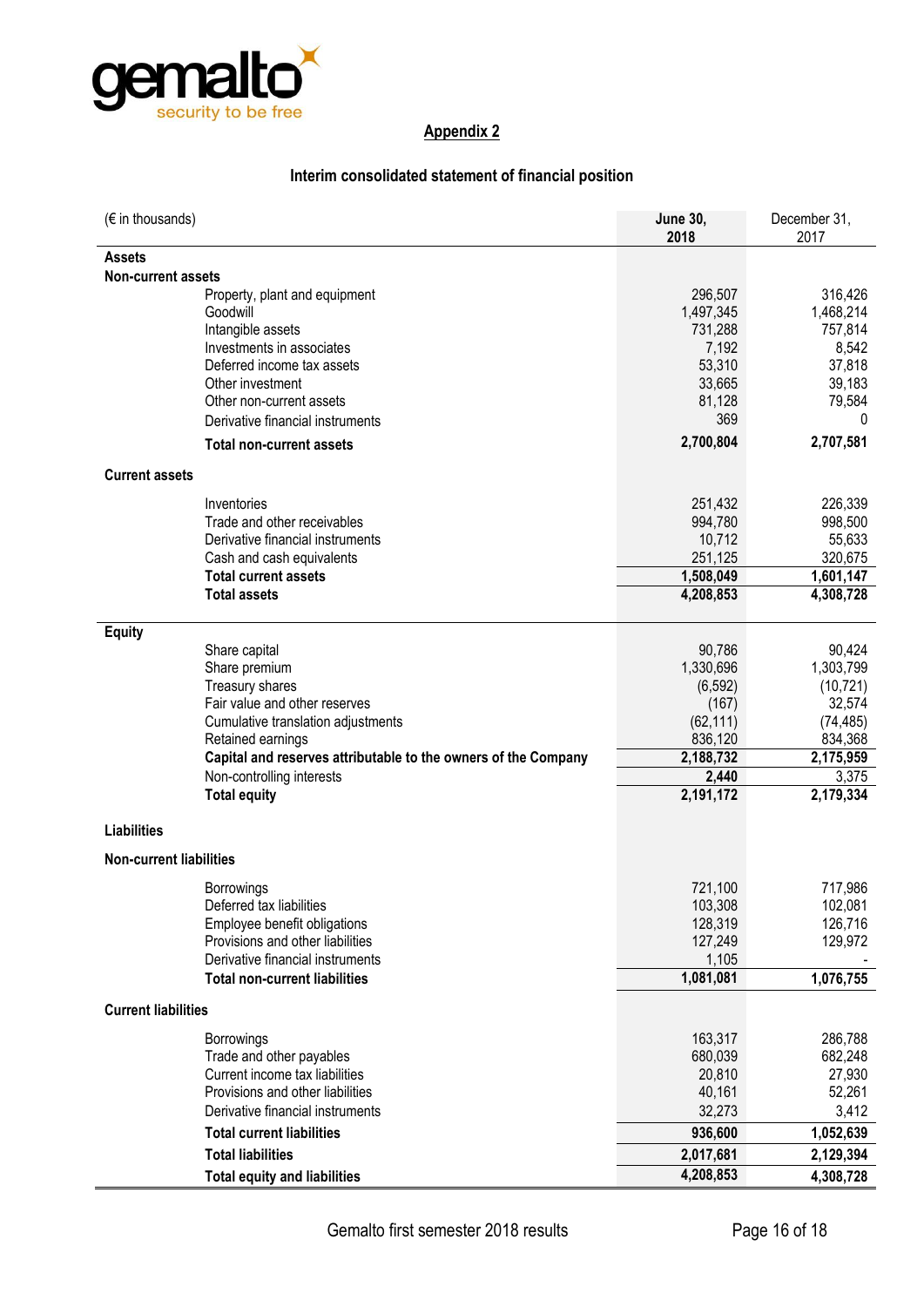

## **Cash position variation schedule**

|                                                                                                                | Six-month period ended June 30 |         |  |
|----------------------------------------------------------------------------------------------------------------|--------------------------------|---------|--|
| $\epsilon$ in millions                                                                                         | 2018                           | 2017    |  |
| Cash and bank overdrafts, beginning of period                                                                  | 302                            | 663     |  |
|                                                                                                                |                                |         |  |
| Cash generated by operating activities, before changes in working capital                                      | 126                            | 121     |  |
| Net change in working capital                                                                                  | (14)                           | (1)     |  |
| Cash used in restructuring actions and acquisition related expenses                                            | (27)                           | (23)    |  |
| Net cash generated by operating activities before Time de-correlated hedging<br>effect / (Prepaid derivatives) | 84                             | 97      |  |
| Time de-correlated hedging effect / (Prepaid derivatives)                                                      | 15                             | 21      |  |
| Net cash generated by operating activities                                                                     | 99                             | 118     |  |
| Capital expenditure and acquisitions of intangibles                                                            | (67)                           | (68)    |  |
| Free cash flow                                                                                                 | 32                             | 50      |  |
|                                                                                                                |                                |         |  |
| Interest received                                                                                              | 1                              | 1       |  |
| Cash used by acquisitions                                                                                      | (2)                            | (761)   |  |
| Other cash provided by investing activities                                                                    | (1)                            | 0       |  |
| Currency translation adjustments                                                                               | (2)                            | (7)     |  |
| Cash generated (used) by operating and investing activities                                                    | 28                             | (717)   |  |
| Cash generated (used) by the liquidity and share buy-back program                                              | 0                              | (0)     |  |
| Dividend paid to Gemalto shareholders                                                                          | 0                              | (45)    |  |
| Net proceed (repayment) from/of financing instruments                                                          | (78)                           | 334     |  |
| Interest paid                                                                                                  | (4)                            | (2)     |  |
| Other cash provided (used) by financing activities                                                             | (0)                            | 3       |  |
| Cash and bank overdrafts, end of period                                                                        | 248                            | 236     |  |
| Current and non-current borrowings excluding bank overdrafts, end of period                                    | (881)                          | (1,074) |  |
|                                                                                                                |                                |         |  |
| Net (debt), cash, end of period                                                                                | (633)                          | (838)   |  |